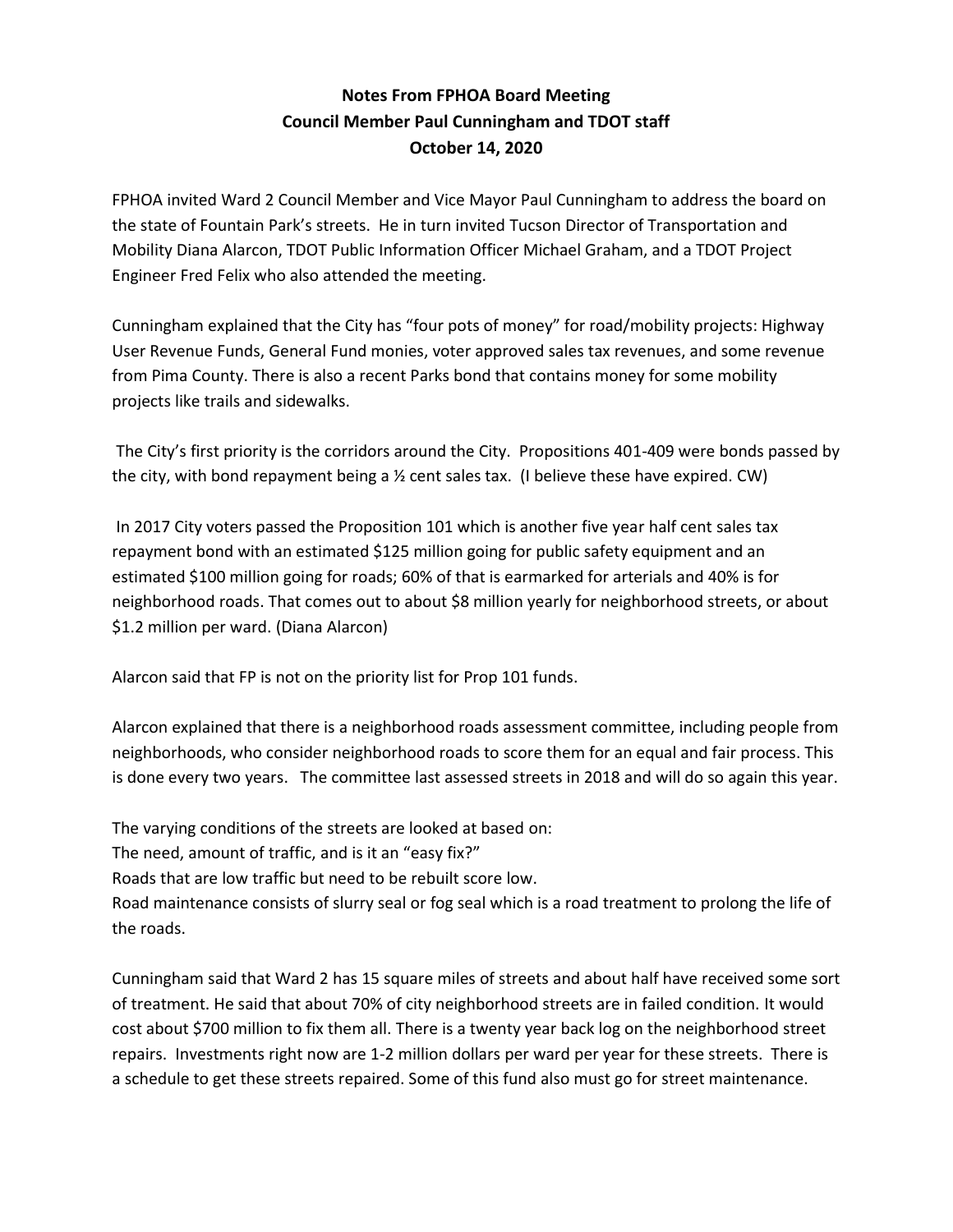Cunningham and the City staff explained the Municipal Investment District (MID) financing for street repair. This is a financial vehicle whereby neighborhoods can self-finance their street repairs and rebuilds. Alarcon said it is estimated that it would cost \$996,700 to reconstruct FP's streets.

If the neighborhood voted to go ahead with the MID, there would have to be a 50% plus 1 majority vote of the residents. For a ten year market approach, the cost including financing would be \$1.2 million; for 20 year financing, cost would be \$1.4 million. The assessment for 180 households in the subdivision would be about \$647.77 over 10 years or \$392.23 over 20 years. Then this would have to go to Mayor and Council for their approval before the project could be put in place.

It is unknown if this assessment could be added to homeowners' dues; that would have to be researched. Also, our property taxes cannot be used to pay for this since most of that revenue goes to Pima County.

However, it is possible that a request could be made for some financial assistance from Pima County to reconstruct the streets. Cunningham also said that he would try to reduce MID costs by using some general fund money for about 25-30% of the costs which he estimated at \$300,000. That would bring down the amount of the assessment for each home.

Michael Graham noted that other transportation dollars come from the Highway User Revenue Fees (HURF). HURF monies come from the vehicle license fees and the state gas tax revenues. The latter is down because of more fuel efficient cars plus the gas tax has not been raised since the 1980s. (CW: the HURF funds have been reallocated for other items by the legislature as well.)

There were questions about what happens in a resale of a home. Alarcon stated that the assessment would go with the property and not with the owner.

Cunningham said that TDOT is trying to program street maintenance for every five years with the goal of a 20 year life for a road.

Michael Graham will send the Ward 2 office some information on Ward 2 projects completed and planned along with an explanation of the MID. Cunningham said that the neighborhood can work with his office and TDOT to come up with a street rebuild plan. He will try to find any other options that are available or look for opportunities to leverage county money before we commit to an MID.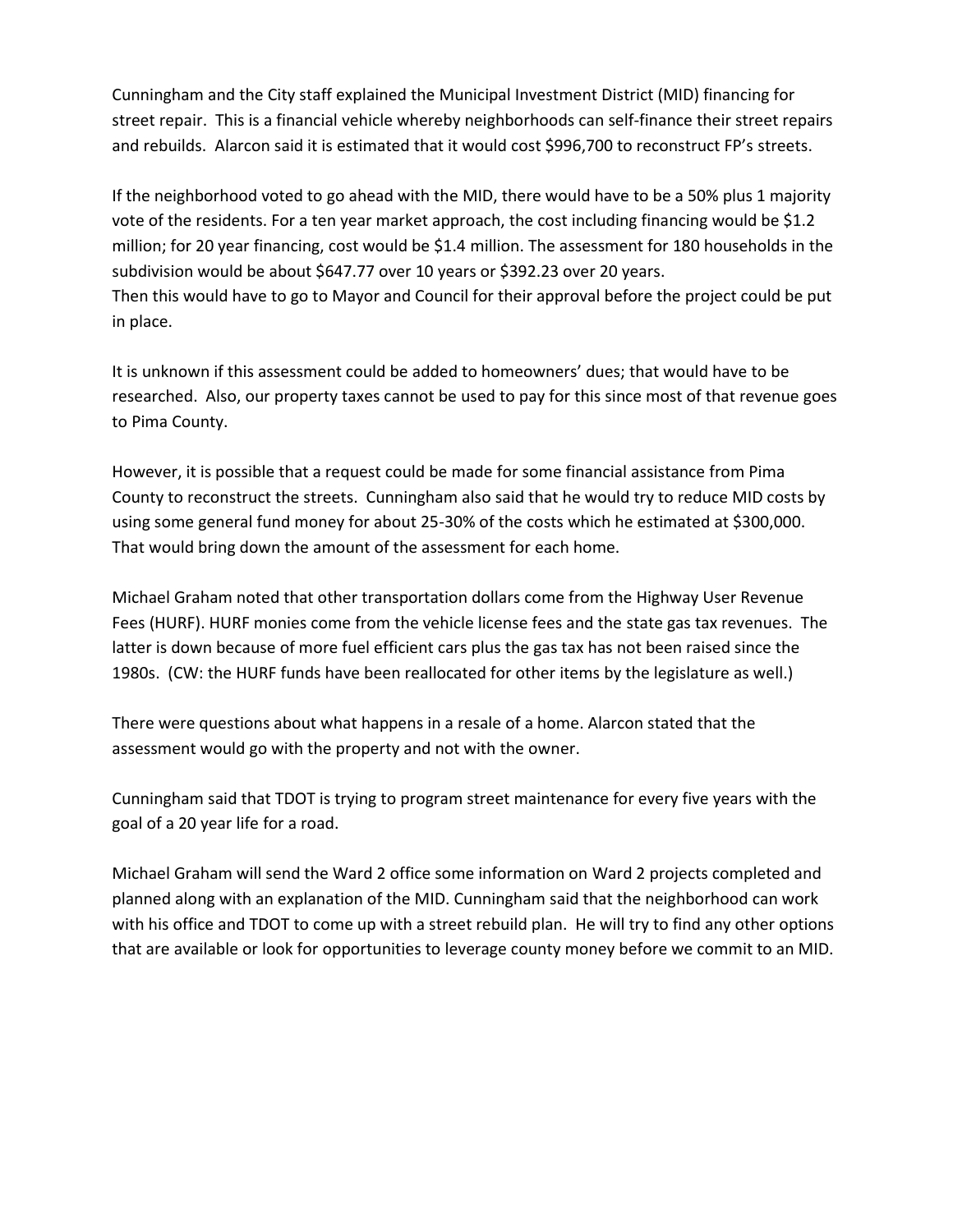

## **Financial Scenarios for Fountain Park Drive Improvement District**

| <b>Cost Estimate</b>                         | \$<br>996,700   | \$                  | 996,700   |
|----------------------------------------------|-----------------|---------------------|-----------|
| <b>Fountain Park's Estimated Loan Amount</b> | \$<br>996,700   | \$                  | 996,700   |
|                                              |                 |                     |           |
| Principal                                    | \$<br>996,700   | \$                  | 996,700   |
| <b>Estimated Interest</b>                    | 3.2%            |                     | 3.7%      |
| Term (yrs)                                   | 10              |                     | 20        |
| <b>Total Cost of Loan</b>                    | \$<br>1,165,980 | \$                  | 1,412,020 |
| <b>Assessed Properties</b>                   | 180             |                     | 180       |
| <b>Annual Payment per property</b>           | \$<br>647.77    | \$                  | 392.23    |
| Monthly Payment per property                 | \$<br>53.98     | \$                  | 32.69     |
|                                              |                 |                     |           |
| Total cost per property                      | \$<br>6,477.67  | $\ddot{\mathsf{S}}$ | 7,844.56  |

Note: The payments are based on construction estimates and subject to current interest rates.